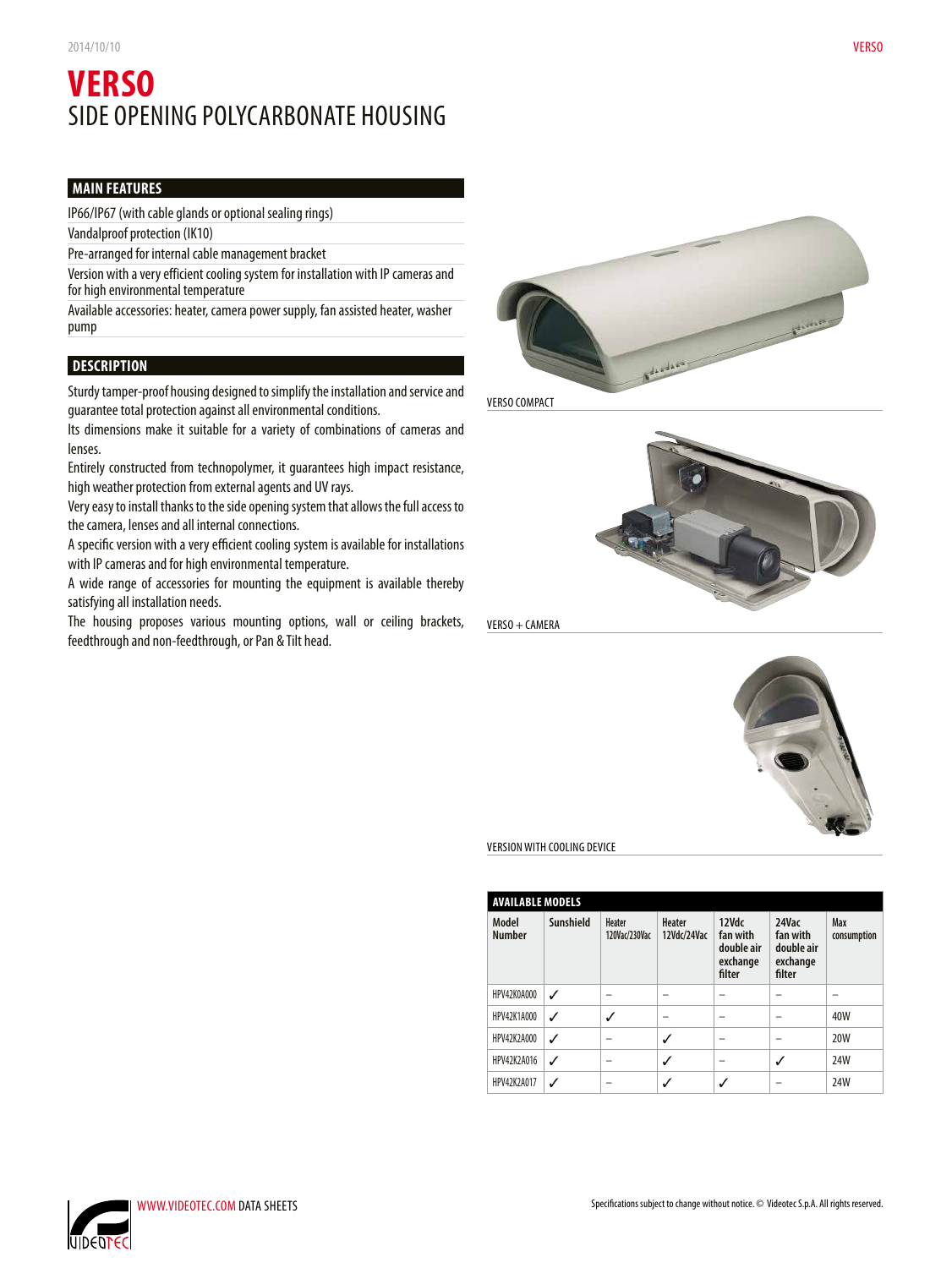#### **TECHNICAL DATA**

| <b>GENERAL</b>                                 |  |
|------------------------------------------------|--|
| Entirely made of technopolymer (polycarbonate) |  |
| Sunshield in ABS                               |  |
| RAL9002 Colour                                 |  |
| Stainless steel external screws                |  |
|                                                |  |

### **MECHANICAL**

| Cable glands: 3xM16                                                  |  |
|----------------------------------------------------------------------|--|
| Polycarbonate window (WxH): 105x64mm (4.1x2.5in)                     |  |
| Internal usable area (WxH): 70x70mm (2.7x2.7in)                      |  |
| Internal usable length (with or without accessories): 270mm (10.6in) |  |
| Unit weight: 1.5kg (3.3lb)                                           |  |

## **ELECTRICAL**

Power supply/Current consumption (empty version):

- From 12Vdc to 24Vdc, 1A max
- From 12Vac to 24Vac, 1A max, 50/60Hz
- From 120Vac to 230Vac, 400mA max, 50/60Hz
- Power supply/Current consumption (version with heater, Ton 15°C±3°C (59°F ±5°F), Toff 22°C±3°C (77°F±5°F)):
	- From 12Vdc to 24Vdc, 5A max
	- From 12Vac to 24Vac, 5A max, 50/60Hz
	- From 120Vac to 230Vac, 700mA max, 50/60Hz
- Power supply/Current consumption (version with heater fan assistant, continuous duty):
	- 12Vdc, 400mA max
	- 24Vac, 200mA max, 50/60Hz

• From 100Vac to 240Vac, 40mA max, 50/60Hz (with wide-range power supply) Power supply/Current consumption (version with blower and thermostat for models with double filter for air renewal, Ton 35°C±3°C (95°F±5°F), Toff 20°C±3°C (71°F±5°F)):

- 12Vdc, 400mA max
- 24Vac, 200mA max, 50/60Hz

#### Camera power supply:

- $\cdot$  V<sub>IM</sub> from 100Vac to 240Vac, 50/60Hz
- $V_{\text{OUT}}^{\text{in}}$  12Vdc, 1A
- $V_{\text{IN}}$  230Vac, 50/60Hz
- $V_{\text{out}}^{\text{in}}$  24Vac, 400mA, 50/60Hz

### **ENVIRONMENT**

Indoor/Outdoor

Operating temperature (with heater): From -20°C (-4°F) to +60°C (140°F)

Chemical agents resistance

- High resistance: basics, alcohols, gas, hydrocarbon
- Good resistance: Organic acids, inorganic acids, oils
- Low resistance: Solvents

#### **CERTIFICATIONS**

EN60529 IP66/IP67 (with cable glands)

EN60529 IP66/IP67 (with special gaskets and bracket with internal cable channel)

EN60529 IP55 (with bracket with internal cable channel)

EN60529 IP44 (for models with cooling blower and double filter)

Fire-self extinguish: UL94 V1

Impact resistance: EN62262 IK10

cULus Listed, TYPE 4X (except for versions with double filter for the air exchange)

| <b>ACCESSORIES</b>           |                                                                                                                                                                |
|------------------------------|----------------------------------------------------------------------------------------------------------------------------------------------------------------|
| <b>OHPVPOEIPM</b>            | Maintenance/retrofit kit for VERSO and VERSO Hi-PoE IPM housings                                                                                               |
| OHEH <sub>26</sub>           | Heater 120Vac/230Vac for HOV, HTV, VERSO, VERSO COMPACT<br>housings                                                                                            |
| OHFH <sub>27</sub>           | Heating 12Vdc/24Vac for HOV, HTV, HTC, VERSO and VERSO COMPACT<br>housings                                                                                     |
| OHPVV1                       | Heater fan assistant, continuous duty, IN 12Vdc, for VERSO and<br><b>VERSO COMPACT housings</b>                                                                |
| OHPVV <sub>2</sub>           | Heater fan assistant, continuous duty, IN 24Vac, for VERSO and<br><b>VERSO COMPACT housings</b>                                                                |
| OHPVV3                       | Heater fan assistant, continuous duty, IN 100-240Vac, for VERSO and<br><b>VERSO COMPACT housings</b>                                                           |
| OHPVCF3                      | Blower with thermostat and air filter                                                                                                                          |
| OHEPS19B                     | Wide range camera power supply IN 100-240Vac - OUT 12Vdc, 15W,<br>for VERSO, VERSO POLAR, VERSO COMPACT, HEG, HTG housings                                     |
| OHFPS20                      | Camera power supply IN 230Vac - OUT 24Vac, 10VA, for VERSO,<br>VERSO POLAR, VERSO COMPACT, HEG, HTG housings                                                   |
| OHEGBPS1B                    | Wide range camera power supply IN 100-240Vac - OUT 12Vdc<br>in weatherproof box, 15W, for VERSO, VERSO POLAR, HEG, HTG<br>housings                             |
| OHEGBPS2B                    | Camera power supply IN 230Vac - OUT 24Vac in weatherproof box,<br>10VA, for VERSO, VERSO POLAR, HEG, HTG housings                                              |
| OHPVTA1                      | Tamper switch on board with tamper proof screws and key for VERSO<br>housing                                                                                   |
| OWBIP <sub>2</sub>           | Sealing rings kit (3xM16) IP66/IP67 for WBOVA2 and WCM4A2<br>brackets for PUNTO, HOV, HTV, HTC, VERSO, VERSO POLAR, VERSO<br><b>COMPACT, HEB, HEK housings</b> |
| OHFGBB                       | Weatherproof junction box                                                                                                                                      |
| OSUPPIR                      | Bracket for mounting 1 GEKO IRH illuminator under the housing                                                                                                  |
| <b>RELATED PRODUCTS</b>      |                                                                                                                                                                |
| <b>PTH300</b>                | Horizontal/vertical Pan & Tilt                                                                                                                                 |
| <b>PTH900</b>                | Horizontal/vertical Pan & Tilt                                                                                                                                 |
| <b>BRACKETS AND ADAPTORS</b> |                                                                                                                                                                |
|                              |                                                                                                                                                                |

# WBJA Ceiling bracket with ball joint WBOVA2 Wall bracket with internal cable channel WBOV3A2 Wall bracket with internal cable channel, counterplate and support box, not compatible with OHEBVF1, OHEBVF2 and OHEBVF3 WCM3A Ceiling bracket with ball joint WCM5A Ceiling bracket with ball joint WCM4A2 Ceiling bracket with internal cable channel WFWCA Column bracket with joint **SPARE PARTS** OHPVS42A000 Sunshield<br>DOTHPV01 Cable glar

| DOTHPV01   | Cable glands, screws and spacers for camera and lens |
|------------|------------------------------------------------------|
| OHPV42CS04 | Complete upper body                                  |

#### **PACKAGE**

| <b>Model Number</b> | Weight               | <b>Dimensions (WxHxL)</b>       | Master carton |    |
|---------------------|----------------------|---------------------------------|---------------|----|
| HPV42K1A000         | $1.8$ kg $(4$ lb $)$ | 16.5X15.5X49cm (6.5x6.1x19.3in) |               | 10 |

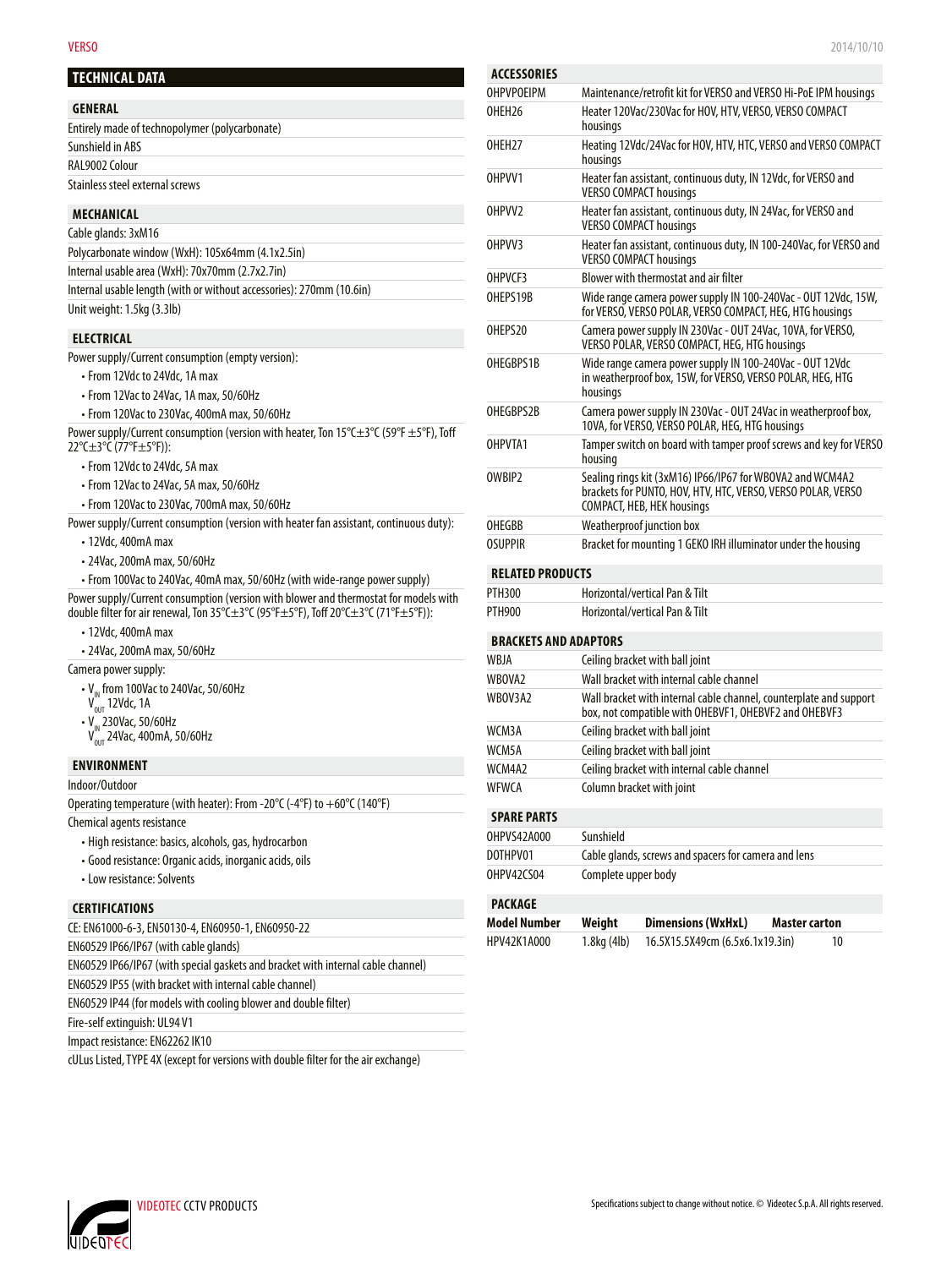# **TECHNICAL DRAWINGS**

*Sizes in millimeters.*